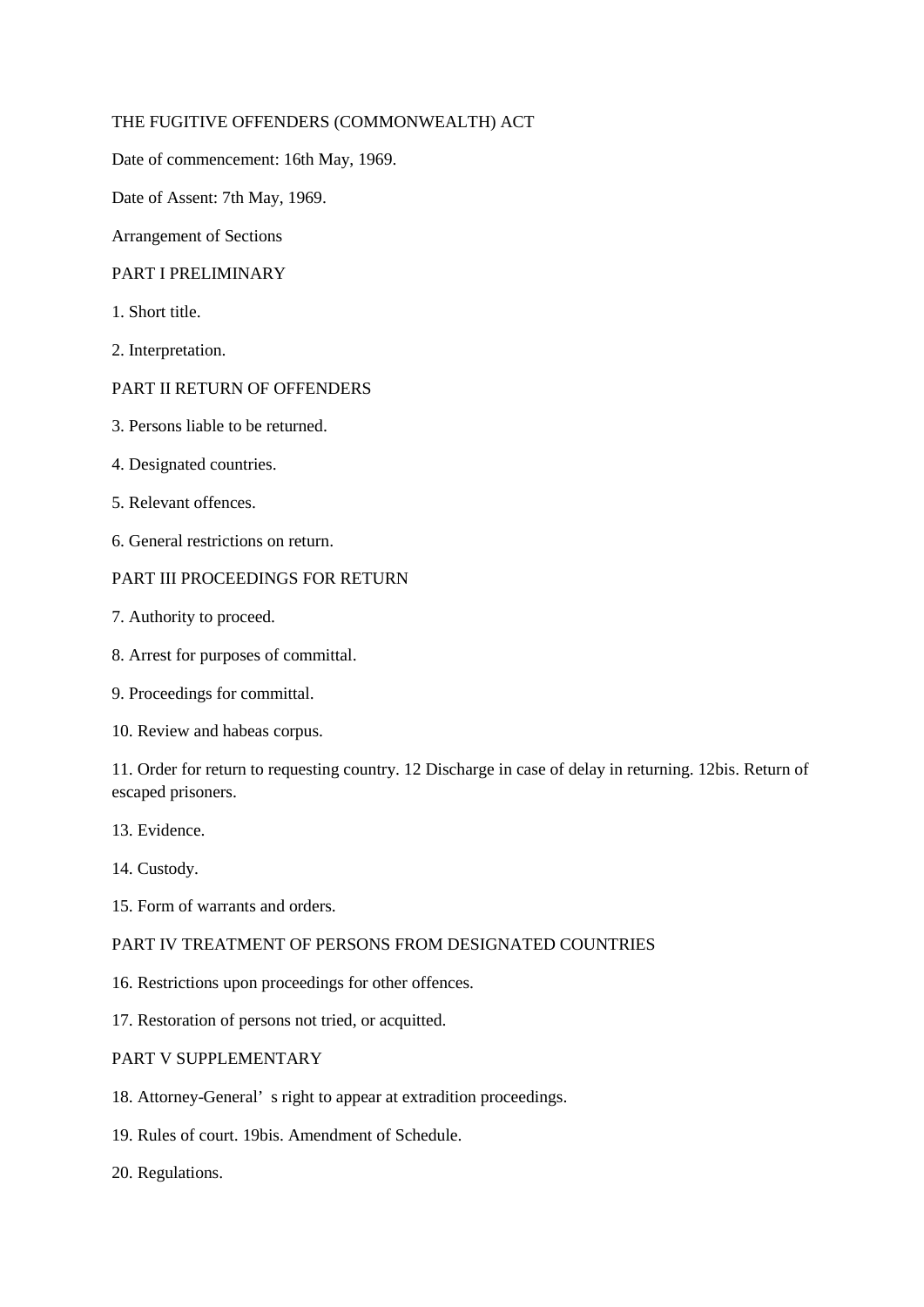Schedule.

An Act to make provision for the return from Swaziland to Commonwealth countries of persons convicted of offences in such countries; to regulate the treatment of persons accused or convicted of offences in Swaziland who are returned from such countries and for related and connected matters.

#### PART I PRELIMINARY

Short title.

1. This Act may be cited as the Fugitive Offenders (Commonwealth) Act, 1969.

Interpretation.

2. In this Act, unless the context otherwise requires - "application for habeas corpus" includes an application for a writ of

habeas corpus ad subjiciendum or of de homine libero exhibendo; "authority to proceed" means an order made under section 7(1); "country" means any Commonwealth country and all dependencies of

a Commonwealth country; "court of committal" means a court established under the Subordinate Courts Proclamation (Cap. 20) and presided over by a magistrate specially designated for the purposes of this Act by the Chief Justice by notice in the Gazette; "dealt with" means tried or returned or surrendered to any country or detained with a view to trial or with a view to such return or

surrender; "designated country" has the meaning assigned to it by section 4; "imprisonment" includes detention of any description; "magistrate" means a person entitled by section 4(2)(a) of the

Magistrates Courts Act, No. 66 of 1938 to hold a court; "Minister" means the Prime Minister; "provisional warrant" means a warrant issued under section 8(1)(b).

#### PART II RETURN OF OFFENDERS

Persons liable to be returned.

3. (1) Subject to this Act, any person found in Swaziland who is accused of a relevant offence in any other country to which this section applies, or who is alleged to be unlawfully at large after conviction of such offence in such country, may be arrested and returned to such country under this Act.

(2) The countries to which this section applies are countries which have been designated under section 4(1).

Designated countries.

4. (1) The Prime Minister may designate any country for the purposes of section 3, and may revoke such designation.

(2) The Prime Minister may direct that this Act shall have effect in relation to the return of persons to, or in relation to persons returned from, a designated country subject to such exceptions, adaptations or modifications as may be specified in such direction and may revoke such direction.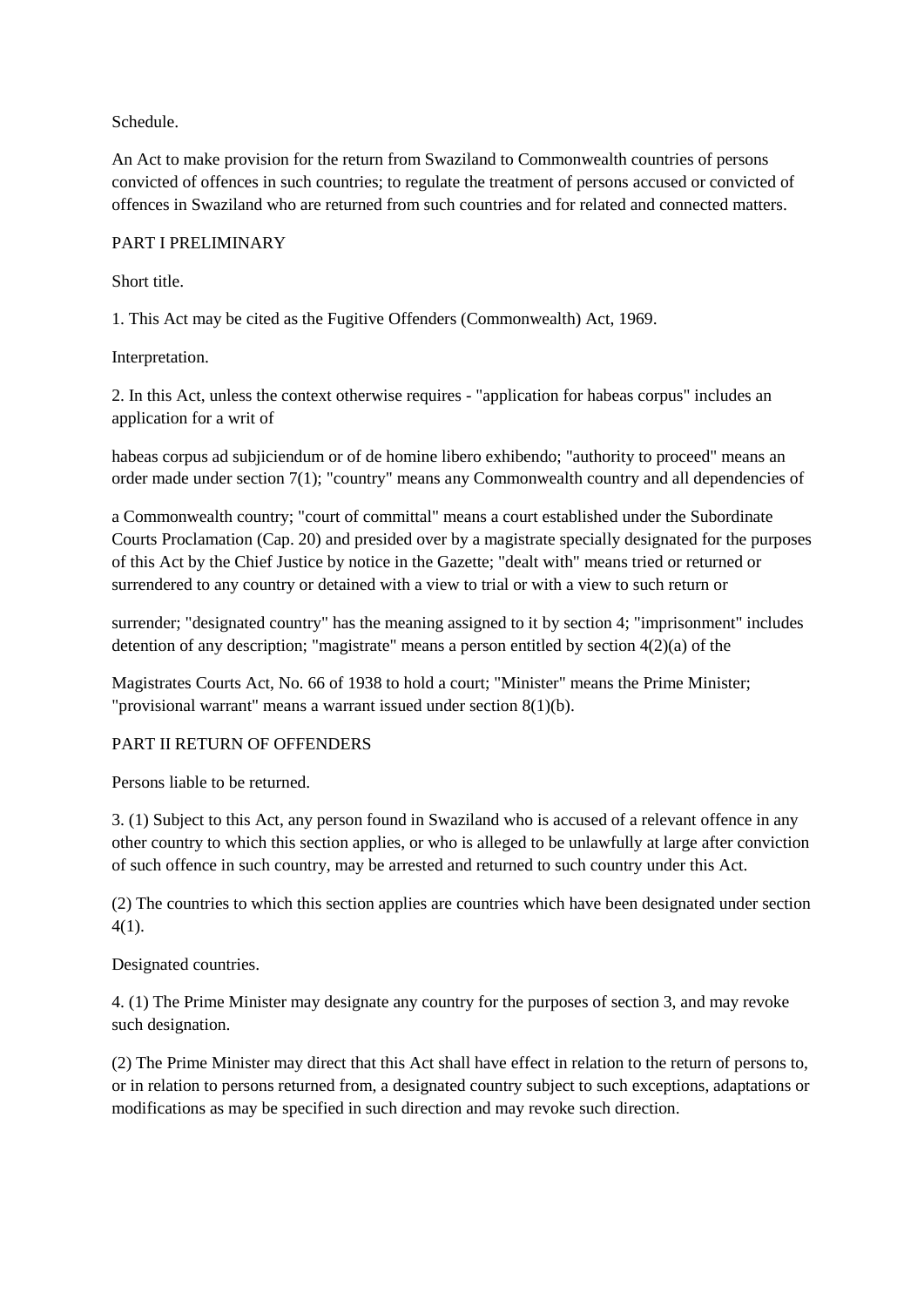(3) A designation under subsection (1), and a direction under subsection (2), shall be laid before Parliament within fourteen days after it is made if Parliament is then sitting or, if Parliament is not then sitting, within fourteen days after the commencement of the next meeting.

(4) Such designation or direction shall remain in force subject to subsection (5) until it is revoked, unless before then a resolution is passed by both Houses of Parliament disapproving such designation or direction, which shall thereupon cease to have effect to the extent of the disapproval expressed in such resolution.

(5) A designation and a direction made under this section shall be published in the Gazette.

(6) For so long as a designation remains in force under this section -

(a) this Act shall apply in relation to the country to which such designation refers; and

(b) such country shall be designated country for the purposes of this

Act; subject to the provisions of any direction that may have been given under subsection (2) in respect of such country.

Relevant offences.

5. (1) For the purposes of this Act any offence of which a person is accused or has been convicted in a designated country shall be a relevant offence if -

(a) it is an offence against the law of a designated country, and however it is described in such law, it falls within any of the descriptions set out in the Schedule, and is punishable under such law with imprisonment for twelve months or any greater punishment; and

(b) the act or omission constituting such offence, or the equivalent act or omission, would constitute an offence against the law of Swaziland if it took place within Swaziland or, in the case of an extraterritorial offence, in corresponding circumstances outside Swaziland.

(2) In determining for the purposes of this section whether an offence against the law of a designated country falls within a description set out in the Schedule, any special intent or state of mind or special circumstances of aggravation which may be necessary to constitute such offence under the law shall be disregarded.

(3) The descriptions set out in the Schedule shall in each case include the offences of attempting or conspiring to commit, of assisting, counselling or procuring the commission of or being accessory before or after the fact to the offences therein described, and of impeding the apprehension or prosecution of persons guilty of such offences.

(4) References in this section to the law of any country shall include references to the law of a part of such country.

General restrictions on return.

6. (1) A person shall not be returned under this Act to a designated country, nor committed to or kept in custody for the purposes of such return, if it appears to the Minister, to the court of committal, or to the High Court in an action for the redress of a contravention of such person' s right to personal liberty or for the review of the order of committal that -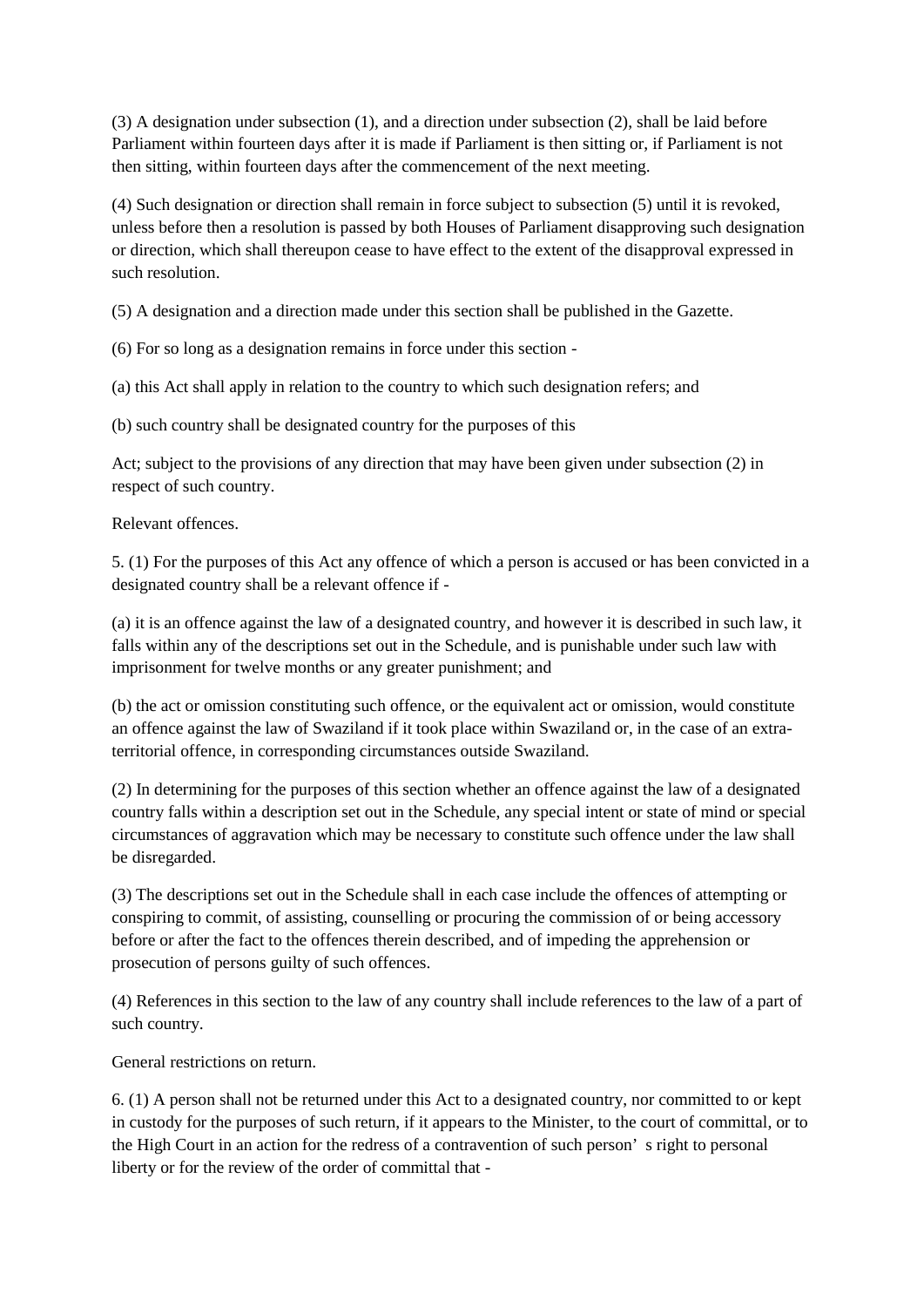(a) the offence of which that person is accused or was convicted is an offence of a political character:

Provided that the following offences shall not be held to be offences of a political character:

(i) an offence against the life or person of His Majesty, the King or a member of His Majesty' s immediate family;

(ii) an offence against the life or person of the Head of Government or a member of his immediate family; or

(iii) an offence against the life or person of a Minister of the Government;

(iv) an offence established under any multinational convention to which both Swaziland and the designated country are parties and which is declared by such convention not to be regarded as political offence for the purposes of the return of an accused person;

(Amended A.10/1992.)

(b) the request for his return (though purporting to be made on account of a relevant offence) is in fact made for the purpose of prosecuting or punishing him on account of his race, religion, nationality or political opinions; or,

(c) he might, if returned, be prejudiced at his trial or punished, detained or restricted in his personal liberty by reason of his race, religion, nationality or political opinions; or

(d) he has been convicted (and is neither unlawfully at large nor at large in breach of a condition of a licence to be at large) or has been acquitted, whether within or outside the designated country of the offence of which he is accused. (Added A.10/1992.)

(2) A person accused of an offence shall not be returned under this Act to any country, or committed to or kept in custody for the purposes of such return, if it appears as aforesaid that if charged with such offence in Swaziland he would be entitled to be discharged under any rule of law relating to previous acquittal or conviction.

(3) A person shall not be returned under this Act to any country, or committed to or kept in custody for the purpose of such return, unless provision is made by the law of such country, or by an arrangement made with such country, for securing that he will not, unless he has first been restored or had an opportunity of returning to Swaziland, be dealt with in such country for or in respect of any offence committed before his return under this Act other than -

(a) the offence in respect of which his return under this Act is requested;

(b) any lesser offence established by the facts proved before the court of committal; or

(c) any other relevant offence in respect of which the Minister may consent to his being so dealt with.

(4) Any arrangement mentioned in subsection (3) may be an arrangement made for the particular case or an arrangement of a more general nature, and for the purpose of such subsection a certificate issued by or under the authority of the Minister confirming the existence of an arrangement with any country and stating its terms shall be conclusive evidence of the matters contained in such certificate.

(5) When considering a request under subsection (3)(c) the Minister may request for such particulars as it may require in order to be satisfied that such request is otherwise consistent with the purposes of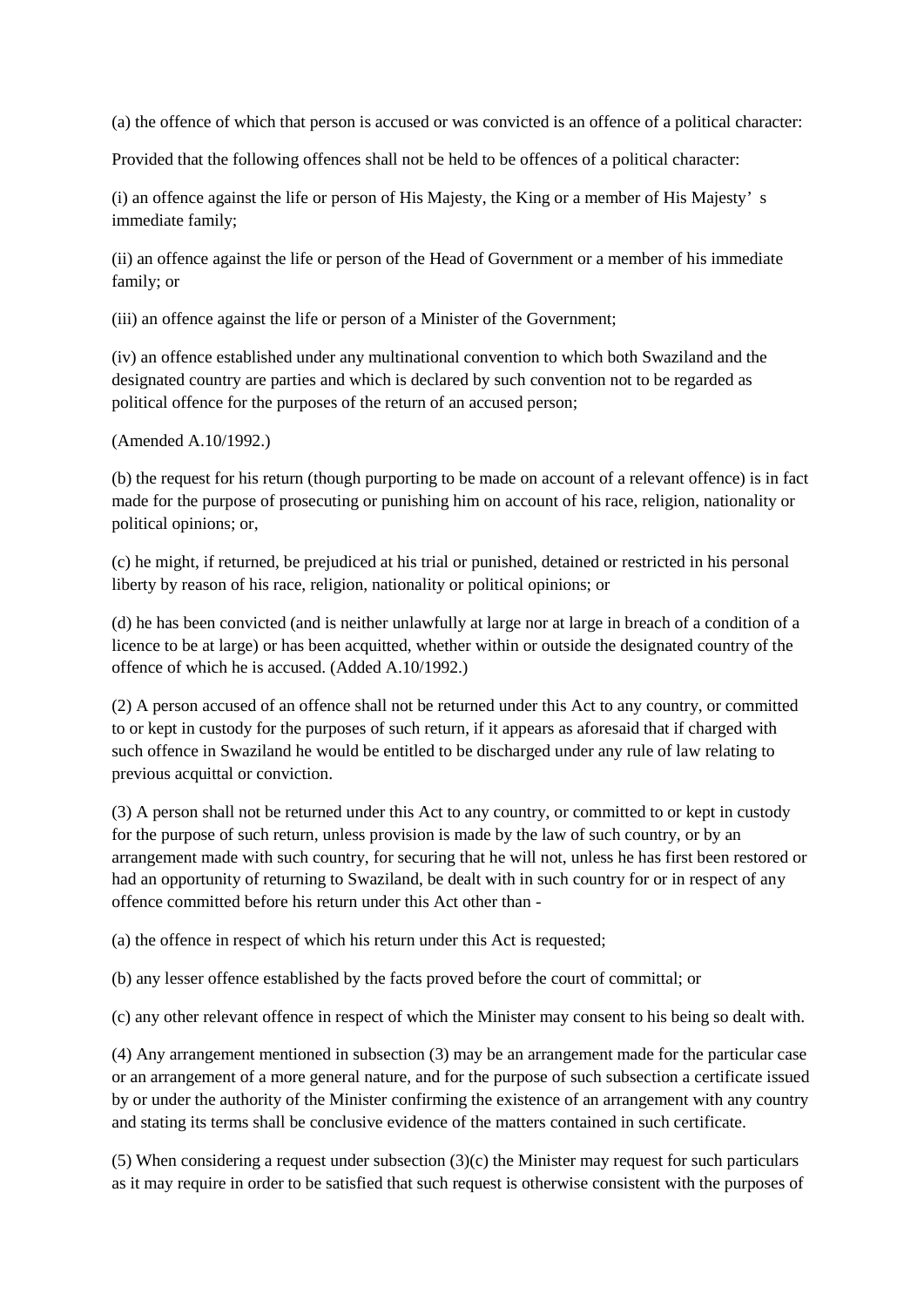this Act, and shall not unreasonably withhold such consent but if in the opinion of the Minister it appears that on the facts known to the designated country at the time of the original application for the return of the accused person, an application should have been in respect of such offence at that time, the Minister may refuse his consent. (Added A.10/1992.)

(6) A designated country shall not without the consent of the Minister return or surrender to another country an accused person returned to that designated country who is being sought by such other country in respect of an offence committed by that person prior to the request for his return by the designated country, and the Minister may in considering a request under this subsection, ask for the particulars referred to in subsection (5). (Added A.10/1992.)

# PART III PROCEEDINGS FOR RETURN

Authority to proceed.

7. (1) Subject to the provisions of this Act relating to provisional warrants, a person shall not be dealt with thereunder except in pursuance of an order by the Minister, issued in pursuance of a request made to the Minister by or on behalf of the Government of the designated country in which the person to be returned is accused or was convicted.

(2) With any request made for the purposes of this section on behalf of any country there shall be furnished, in the case of any person -

(a) accused of an offence, a warrant for his arrest issued in such country; or,

(b) unlawfully at large after conviction of an offence, a certificate of such conviction and sentence in such country, and a statement of the amount of such sentence, if any, which has been served;

together with particulars of the person whose return is requested and of the facts upon which and the law under which he is accused or was convicted, and evidence sufficient to justify the issue of a warrant for his arrest under section 8.

(3) On receipt of such request the Minister may issue an authority to proceed unless it appears to him that an order for the return of the person concerned could not lawfully be made or would not in fact be made under this Act.

Arrest for purposes of committal.

8. (1) When a person is accused of a relevant offence or is alleged to be unlawfully at large after conviction of such offence, a Magistrate may -

(a) upon the receipt of an authority to proceed issue a warrant for the arrest of that person; or

(b) without such authority and upon information that the accused person is or is believed to be in or on his way to Swaziland, issue a provisional warrant for the arrest of that person, and for the purposes of this paragraph any information contained in an international notice issued by the International Criminal Police Organisation (INTERPOL) in respect of the accused person may be considered by the Magistrate either alone or with other information in deciding whether a provisional warrant should be issued for the arrest of the accused person.

(Amended A.10/1992.)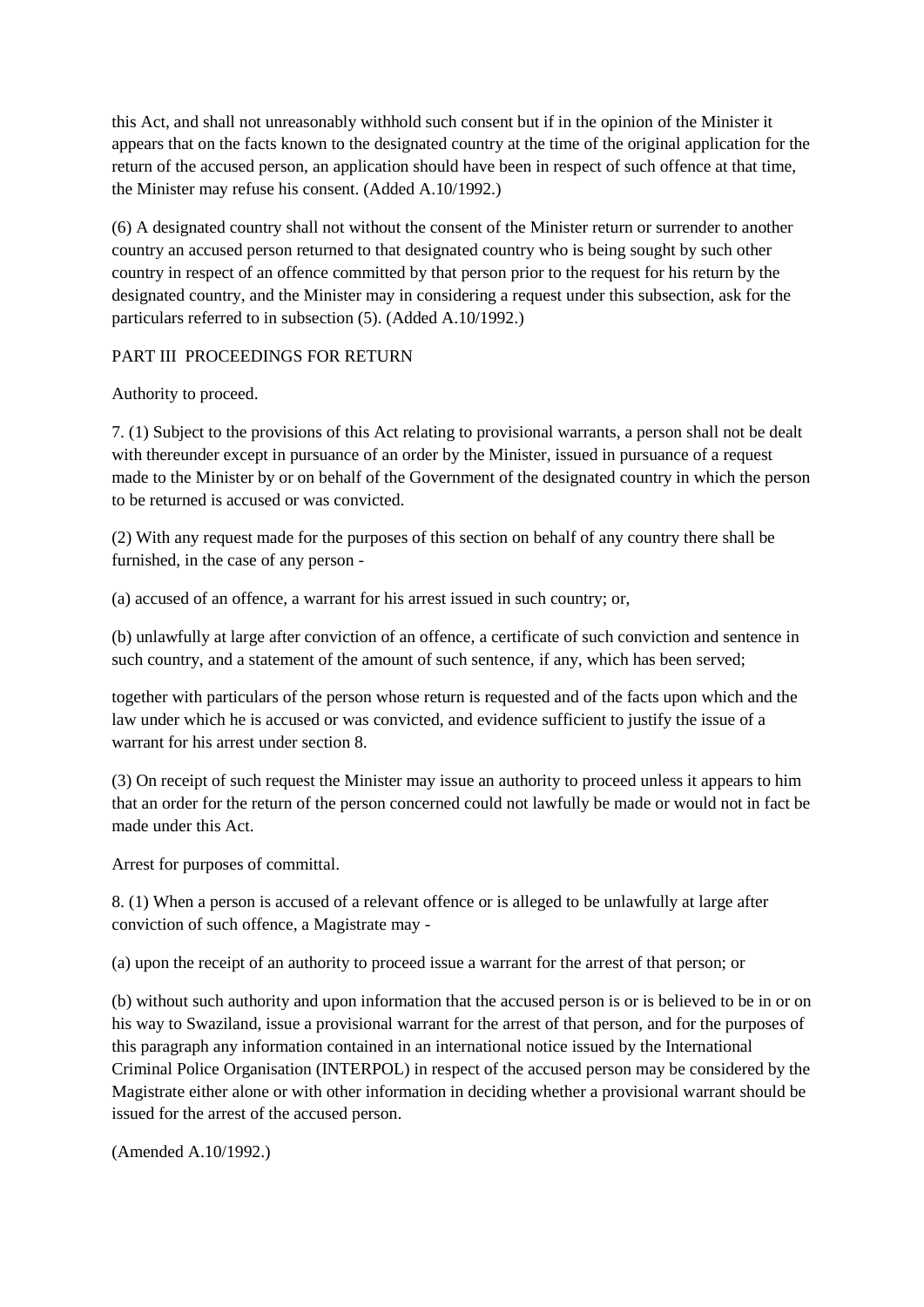(2) A warrant of arrest under this section may be issued upon such evidence as would, in the opinion of the magistrate, authorize the issue of a warrant for the arrest of a person accused of committing a corresponding offence or, as the case may be, of a person alleged to be unlawfully at large after conviction of an offence, within the jurisdiction of such magistrate.

(3) If a provisional warrant is issued under this section, the authority by whom it is issued shall forthwith give notice to the Minister and transmit to him the information and evidence, or certified copies of the information and evidence, upon which it was issued; and the Minister may in any case, and shall if he decides not to issue an authority to proceed in respect of the person to whom such warrant relates, by order cancel such warrant and, if such person has been arrested thereunder, discharge him from custody.

(4) A warrant of arrest issued under this section may, without being backed, be executed in any part of Swaziland, and may be so executed by any person to whom it is directed or by any police officer.

(5) If a warrant is issued under this section for the arrest of a person accused of the offence of stealing or receiving stolen property or any other offence in respect of property, a judicial officer shall have the same power to issue a warrant to search for such property as if such offence had been committed within Swaziland.

Proceedings for committal.

9. (1) A person arrested in pursuance of a warrant under section 8 shall (unless previously discharged under section 8(3)) be brought as soon as practicable before a court of committal.

(2) For the purposes of proceedings under this section a court of committal shall have like jurisdiction and powers, as nearly as may be, including power to remand in custody or on bail, as a magistrate conducting a preparatory examination.

(3) If the person arrested is in custody by virtue of a provisional warrant and no authority to proceed has been received in respect of him, the court of committal may fix a reasonable period (of which such court shall give notice to the Minister) after which he will be discharged from custody unless such authority has been received.

(4) If an authority to proceed has been issued in respect of the person arrested and the court of committal is satisfied, after hearing any evidence tendered in support of the request for the return of such person or on his behalf that the offence to which such authority relates is a relevant offence, and is further satisfied that, if he is -

(a) accused of such offence, the evidence would be sufficient to warrant his trial therefor if it had been committed within the jurisdiction of such court; or,

(b) alleged to be unlawfully at large after conviction of such offence, he has been so convicted and appears to be so at large;

such court shall, unless his committal is prohibited by any other provision of this Act, commit him to custody to await his return thereunder; but if it is not satisfied or if the committal of such person is so prohibited, it shall discharge him from custody.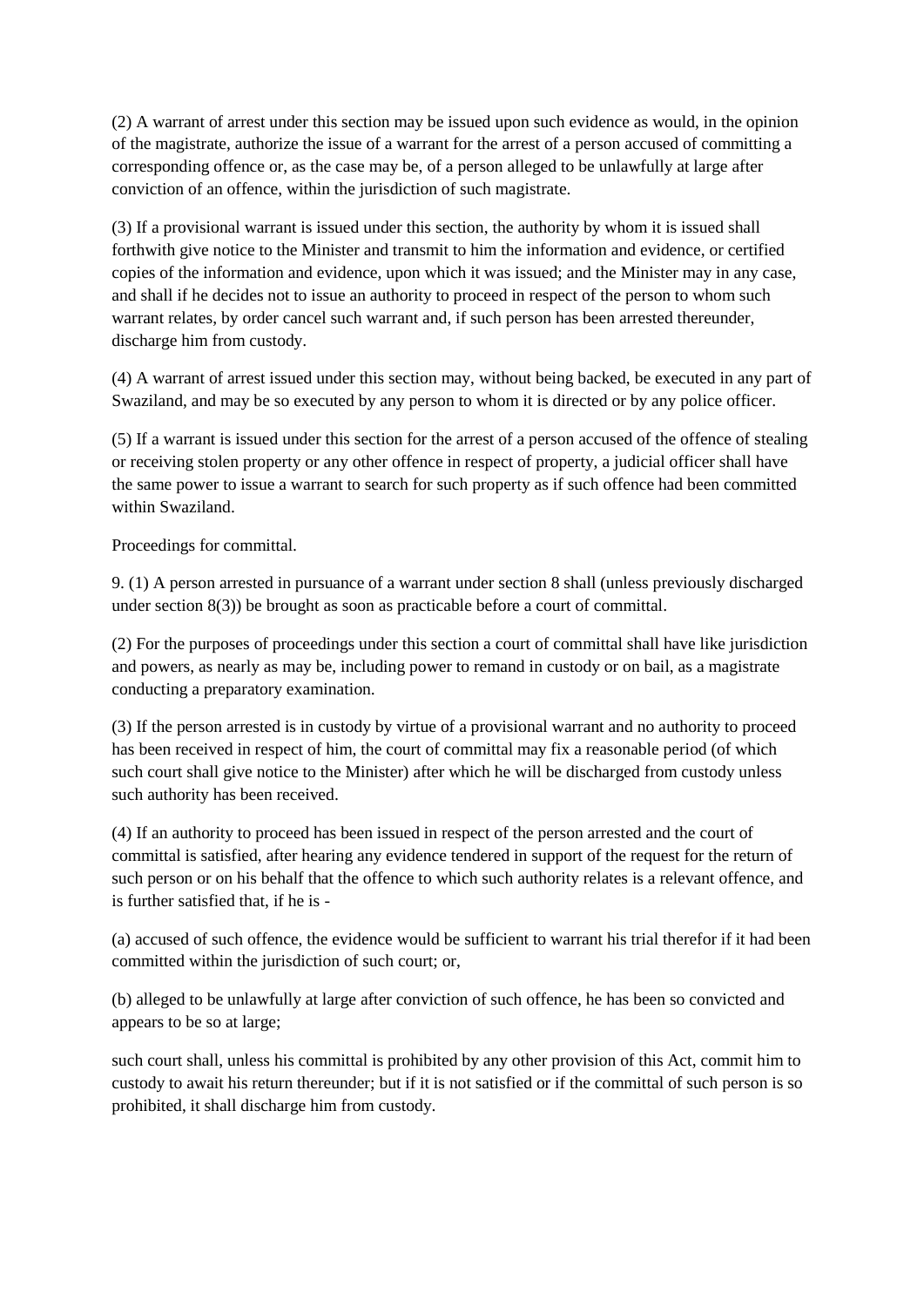(5) A person against whom an order has been issued under this section may, within fifteen days after such issue, appeal against such order to the High Court, and on appeal the High Court make such order in the matter as it may deem fit.

Review and habeas corpus.

10. (1) If a person is committed to custody under section 9, the court shall inform him in ordinary language of his right to make application to the High Court for habeas corpus or for review of the order of committal, and shall forthwith give notice of such committal to the Minister.

(2) A person committed to custody under section 9 shall not be returned under this Act -

(a) in any case, until the expiry of fifteen days beginning with the day on which the order for his committal was made;

(b) if an application for habeas corpus or for review of the order of committal has been instituted in the High Court, so long as the proceedings in such action are pending.

(3) On any such application the High Court may, without prejudice to any other jurisdiction of the court, order the person committed to be discharged from custody if it appears to it that -

(a) by reason of the trivial nature of the offence of which he is accused or was convicted;

(b) by reason of the passage of time since he is alleged to have committed it or to have become unlawfully at large, as the case may be; or

(c) because the accusation against him is not made in good faith in the interests of justice;

it would, having regard to all the circumstances, be unjust or oppressive to return him.

(4) In any such action the High Court may receive additional evidence relevant to the exercise of its jurisdiction under section 6 or subsection (3) of this section.

(5) For the purposes of this section an application for habeas corpus or for review of an order shall be treated as pending until any appeal in such proceedings is disposed of; and an appeal shall be treated as disposed of at the expiry of the time within which such appeal may be brought or, where leave to appeal is required, within which the application for leave is made, if such appeal is not brought or application made within such time.

Order for return to requesting country.

11. (1) If a person is committed to await his return and is not discharged by order of the High Court, the Minister may by warrant order him to be returned to the country by which the request for his return was made unless his return is prohibited, or prohibited for the time being, by section 6 or this section, or the Minister decides under this section to make no such order in his case.

(2) An order shall not be made under this section in the case of any person who is serving a sentence of imprisonment or detention, or is charged with an offence, in Swaziland until, if he is -

(a) serving such a sentence, the sentence has been served;

(b) charged with an offence, the charge is disposed of or withdrawn and, if it results in a sentence of imprisonment (other than a suspended sentence) until such sentence has been served.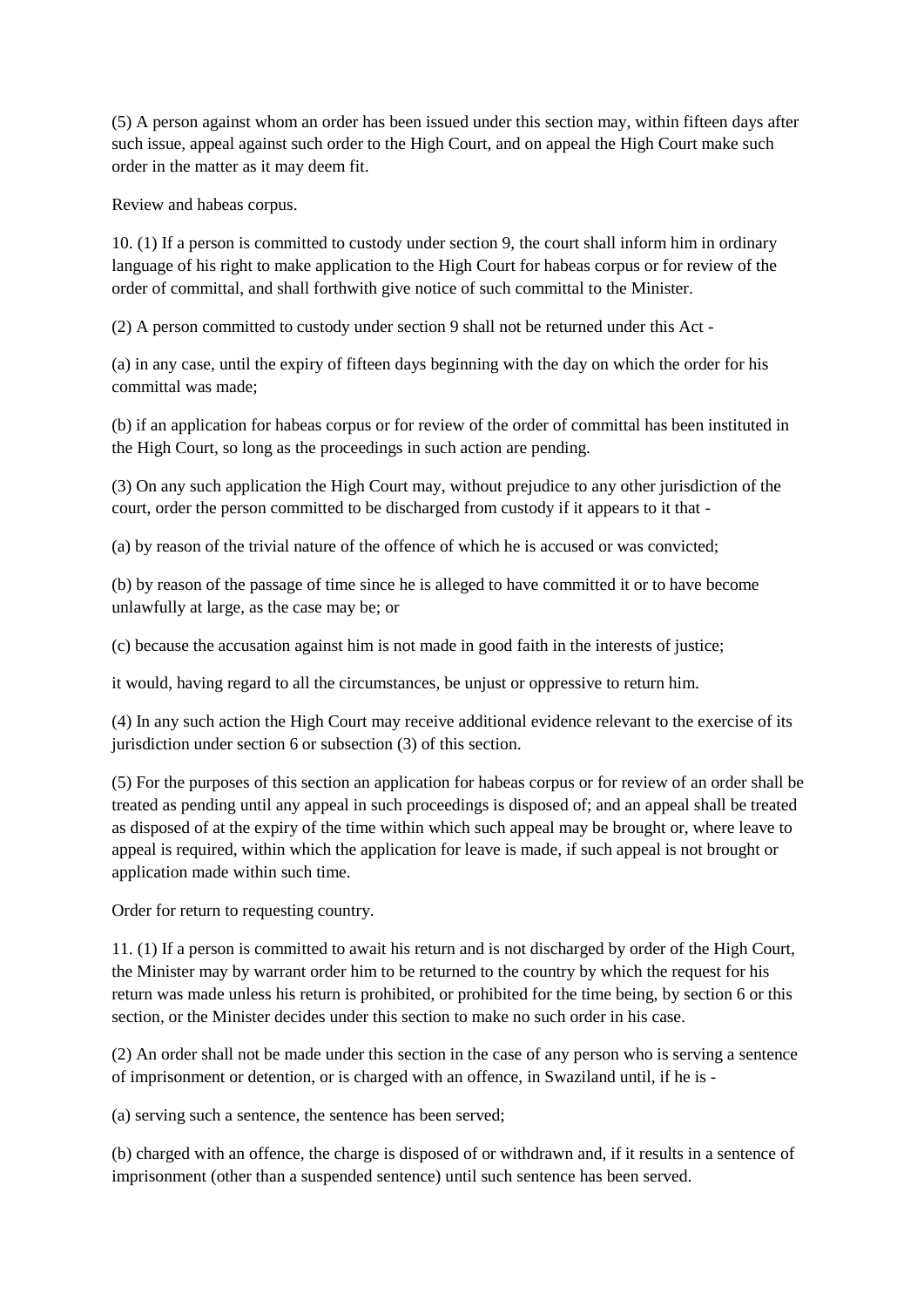(3) The Minister shall not make an order under this section in the case of any person if it appears to the Minister on the grounds mentioned in section 10(3) that it would be unjust or oppressive to return such person.

(4) The Minister may decide to make no order under this section in the case of any person accused or convicted of a relevant offence not punishable with death in Swaziland if such person could be or has been sentenced to death for such offence in the country making the request for his return.

(5) The Minister may decide to make no order under this section for the return of any person committed in consequence of a request made on behalf of any country if another request for his return under this Act, or a requisition for his surrender under any other law relating to extradition or the return of fugitive offenders, has been made on behalf of another country and it appears to the Minister having regard to all the circumstances of the case and in particular the -

(a) relative seriousness of the offences in question;

(b) date on which each such request or requisition was made; or

(c) nationality or citizenship of the person concerned and his ordinary residence;

that preference should be given to the other request or requisition.

(6) Notice of the issue of a warrant under this section shall forthwith be given to the person to be returned thereunder.

Discharge in case of delay in returning.

12. (1) If any person committed to await his return is in custody in Swaziland under this Act after the expiry of -

(a) a period of two months beginning with the first day on which, having regard to section 10(2), he could have been returned; or,

(b) if a warrant for his return has been issued under section 11, a period of one month beginning with the day on which such warrant was issued;

he may apply to the High Court for his discharge.

(2) If upon any such application the court is satisfied that reasonable notice of the proposed application has been given to the Minister, such court may, unless sufficient cause is shown to the contrary, by order direct the applicant to be discharged from custody and, if a warrant for his return has been issued under section 11, quash such warrant.

Return of escaped prisoners.

12bis. If a person who has been convicted of a relevant offence in a designated country is unlawfully at large before the expiry of his sentence for that offence or in breach of a condition of a licence to be at large is found in Swaziland, the provisions of this Act relating to the arrest and return of a person accused of a relevant offence shall apply with such modifications and adaptations as are necessary for the purpose of returning such person to the country in which he was convicted.

(Added A.10/1992.)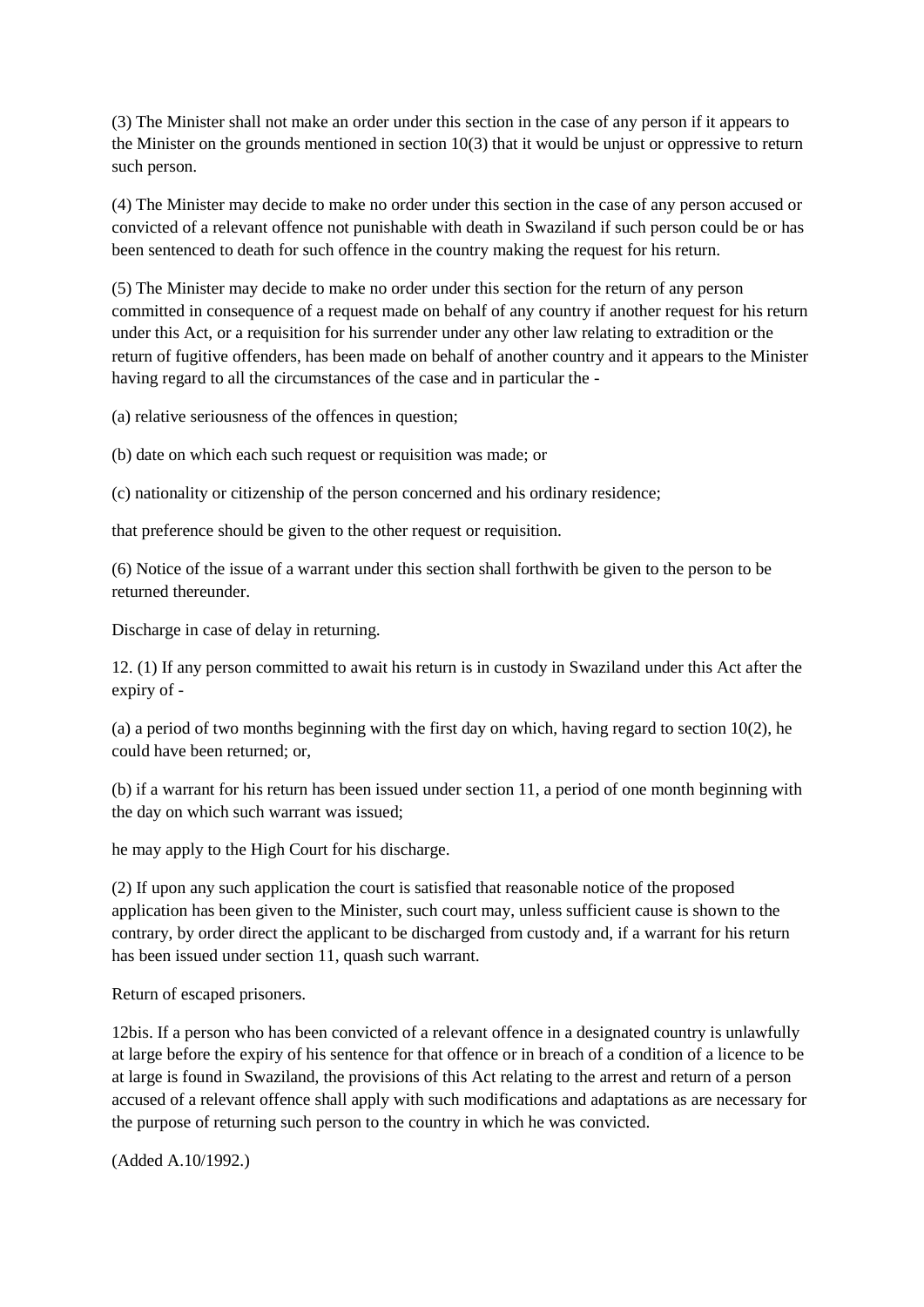Evidence.

13. (1) In any proceedings under this Act, including proceedings on an application for habeas corpus or for the review of an order in respect of any person in custody under this Act, a document, duly authenticated, which -

(a) purports to set out evidence given on oath in a designated country shall be admissible as evidence of the matters stated therein;

(b) purports to have been received in evidence, or to be a copy of a document so received, in any proceeding in any such country shall be admissible in evidence;

(c) certifies that a person was convicted on a date specified in such document of an offence against the law of, or of a part of, any such country shall be admissible as evidence of the fact and date of the conviction.

(2) A document shall be deemed to be duly authenticated for the purposes of this section if it -

(a) purports to set out evidence given as aforesaid, and to be certified by a judge, or magistrate, or officer in or of the country in question

(b) purports to have been received in evidence as aforesaid or to be a copy of a document so received, and to be certified as aforesaid to have been, or to be a true copy of a document which has been so received;

to be the original document containing or recording such evidence or a true copy thereof;

(c) certifies that a person was convicted as aforesaid, and purports to

be certified as aforesaid; and such document is authenticated either by the oath of a witness or by the official seal of a Minister of the designated country.

(3) In this section "oath" includes affirmation or declaration.

(4) This section shall not prejudice the admission in evidence of any document which is admissible in evidence apart from this section.

Custody.

14. (1) Any person remanded or committed to custody under section 9 shall be committed to the like institution as a person charged with an offence before the court of committal.

(2) If any person who is in custody by virtue of a warrant under this Act escapes out of custody, he may be retaken in any part of Swaziland in like manner as a person escaping from custody under a warrant for his arrest issued in such part in respect of an offence committed therein.

(3) If any person, in custody in any part of Swaziland whether under this Act or otherwise, is required to be removed in custody under this Act to another part of Swaziland and is so removed by any means, including conveyance by air, he shall be deemed to continue in legal custody until he reaches the place to which he is required to be removed.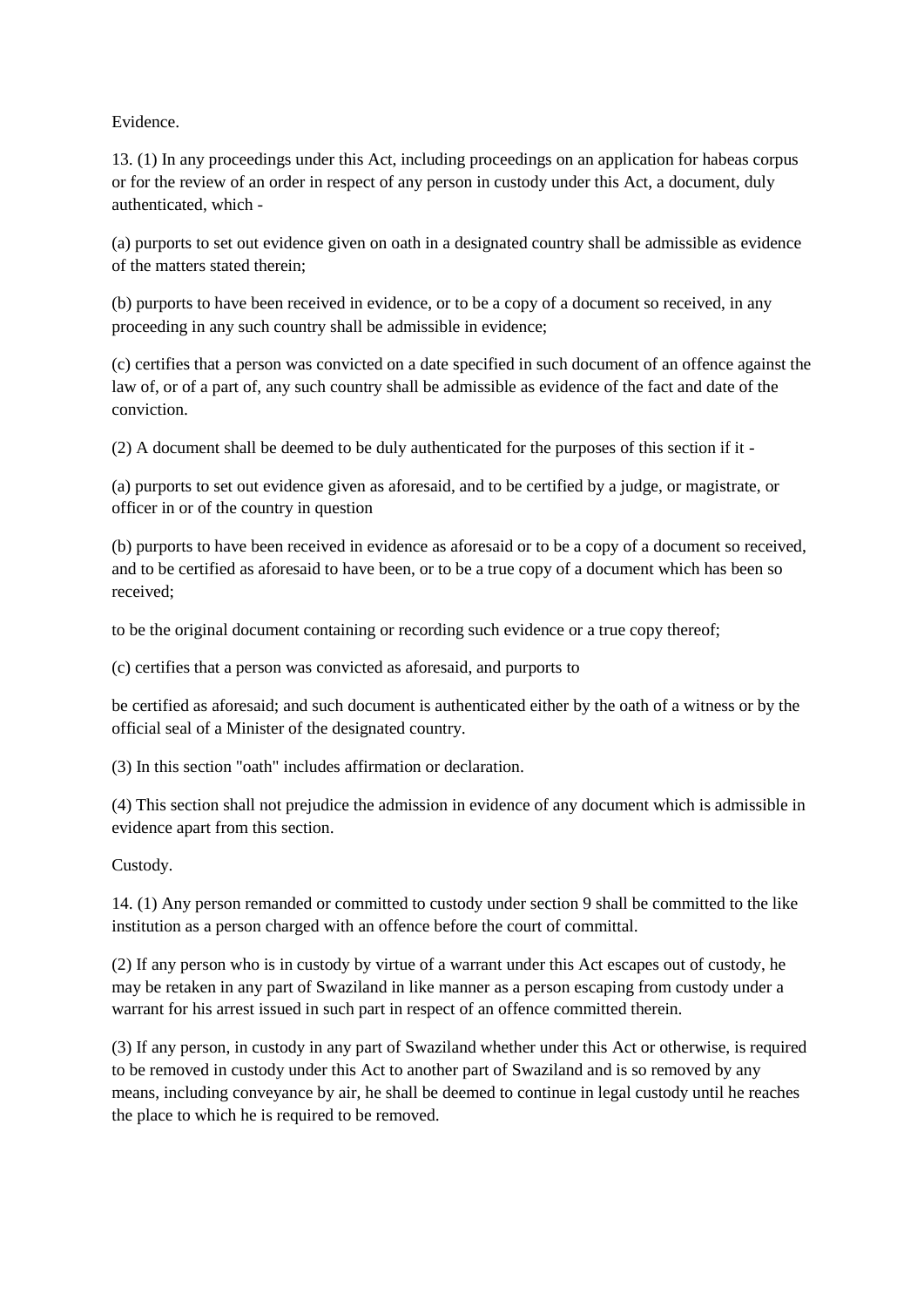(4) A warrant under section 11 for the return of any person to any country shall be sufficient authority for all persons to whom it is directed and all police officers to receive such person, keep him in custody and convey him into the jurisdiction of such country.

Form of warrants and orders.

15. Any warrant or order to be issued or made by the Minister under any of the foregoing provisions of this Act shall be given under the hand of the Minister.

# PART IV TREATMENT OF PERSONS RETURNED FROM DESIGNATED COUNTRIES

Restriction upon proceedings for other offences.

16. (1) This section applies to any person accused or convicted of an offence under the law of, or of any part of, Swaziland who is returned to Swaziland from any designated country under any law of such country corresponding with this Act.

(2) A person to whom this section applies shall not, during the period described in subsection (3), be dealt with in Swaziland for or in respect of any offence committed before he was returned to Swaziland other than -

(a) the offence in respect of which he was returned;

(b) any lesser offence proved by the facts for the purposes of securing his return; or

(c) any other offence in respect of which the government of the country from which he was returned may consent to his being dealt with.

(3) The period referred to in subsection (2) in relation to a person to whom this section applies shall be the period beginning with the day of his arrival in Swaziland on his return as mentioned in subsection (1) and ending forty-five days after the first subsequent day on which he has the opportunity to leave Swaziland.

Restoration of persons not tried, or acquitted.

17. (1) This section applies to any person accused of an offence under the law of Swaziland who is returned to Swaziland as mentioned in section 16(1).

(2) If in the case of a person to whom this section applies, either -

(a) proceedings against him for the offence for which he was returned are not begun within a period of six months beginning with the day of his arrival in Swaziland on being returned; or

(b) on his trial for such offence, he is acquitted or discharged;

the Minister may, if he thinks fit, on the request of such person, arrange for him to be sent back free of charge and with as little delay as possible to the country from which he was returned.

## PART V SUPPLEMENTARY

Attorney-General' s right to appear at extradition proceedings.

18. The Attorney-General, or any person delegated by him, may appear at any inquiry or at any proceedings in the High Court under this Act.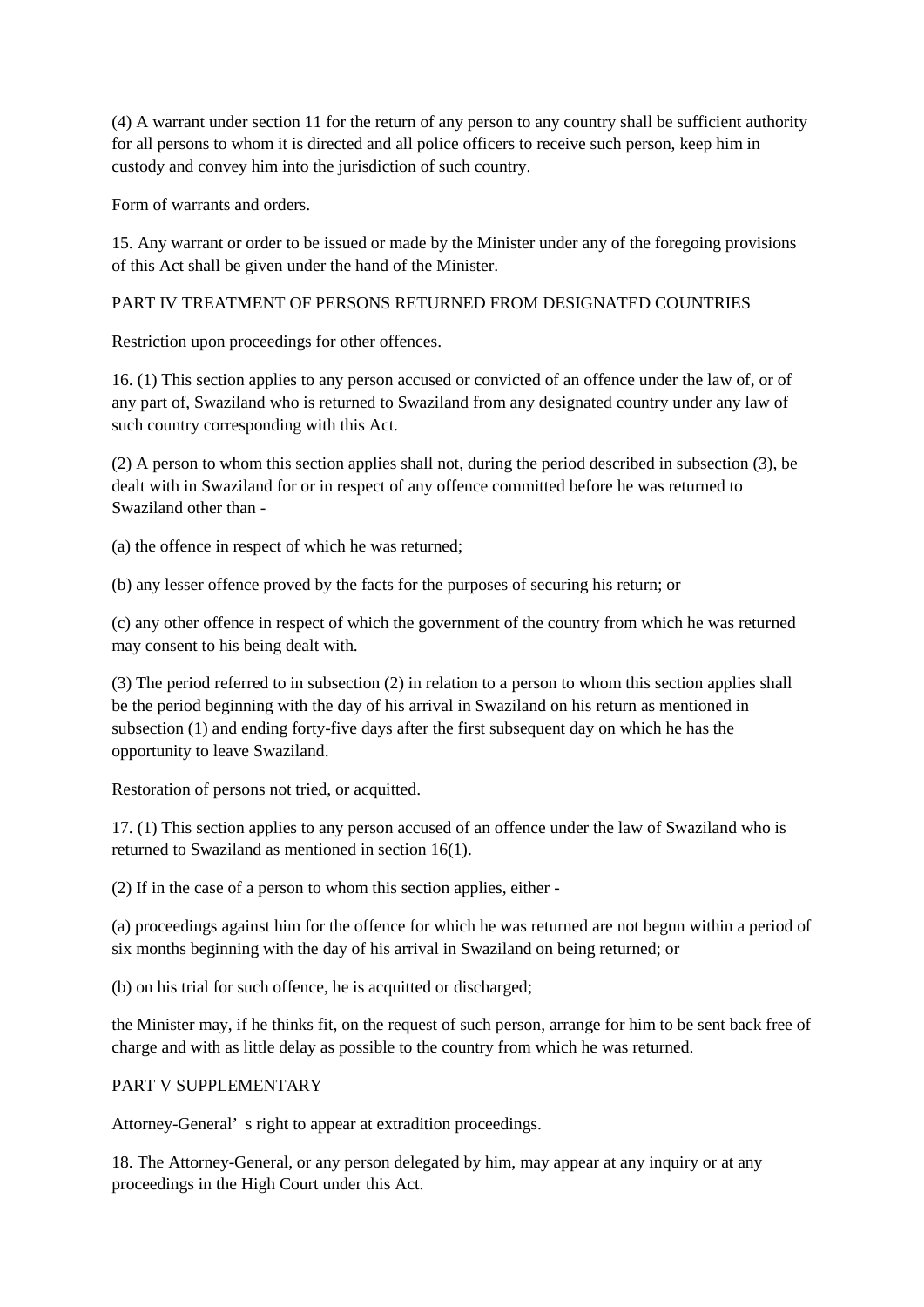Rules of Court.

19. (1) The Chief Justice may make such rules of court as are, in his opinion, necessary with respect to inquiries or any applications or appeals made under this Act.

(2) The Chief Justice shall, by notice in the Gazette, designate a magistrate to preside over a court of committal for purposes of this Act.

Amendment of Schedule.

19bis. The Minister may by Legal Notice published in the Gazette amend the Schedule to this Act.

(Added A.10/1992.)

Regulations.

20. The Minister may make regulations prescribing the forms of notices, warrants, recognizances and orders and other forms to be used for the purposes of this Act.

SCHEDULE (Section 5)

Description of relevant offences in designated countries.

1 Murder (of any degree).

2 Culpable homicide.

3 An offence against the law relating to abortion.

4 Maliciously or wilfully inflicting grievous bodily harm, or wounding.

5 Assault occasioning actual bodily harm.

6 Rape.

7 Unlawful sexual intercourse with a female.

8 Indecent assault.

9 Procuring, or trafficking in, women or young persons for immoral purposes.

10 Bigamy.

11 Kidnapping, abduction or false imprisonment, or dealing in slaves.

12 Stealing, abandoning, exposing or unlawfully detaining a child.

13 Bribery.

14 Perjury or subornation of perjury or conspiring or attempting to defeat the course of justice.

15 Arson.

- 16 An offence concerning counterfeit currency.
- 17 An offence against the law relating to forgery.